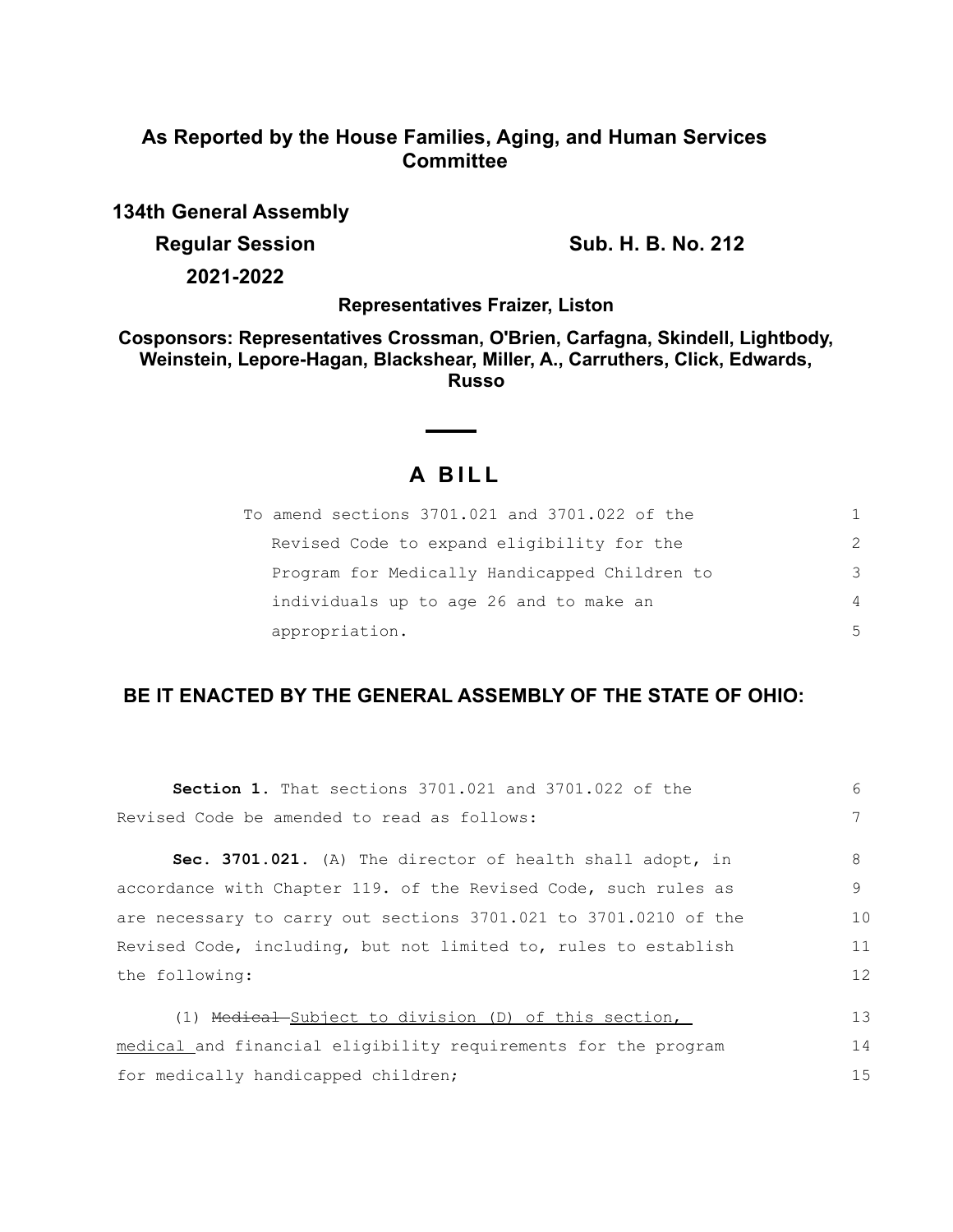#### **Sub. H. B. No. 212 Page 2 As Reported by the House Families, Aging, and Human Services Committee**

(2) Subject to division (C) of this section, eligibility requirements for providers who provide goods and services for the program for medically handicapped children; 16 17 18

(3) Procedures to be followed by the department of health in disqualifying providers for violating requirements adopted under division (A)(2) of this section: 19 20 21

(4) Procedures to be used by the department regarding application for diagnostic services under division (B) of section 3701.023 of the Revised Code and payment for those services under division (E) of that section; 22 23 24 25

(5) Standards for the provision of service coordination by the department of health and city and general health districts;

(6) Procedures for the department to use to determine the amount to be paid annually by each county for services for medically handicapped children and to allow counties to retain funds under divisions (A)(2) and (3) of section 3701.024 of the Revised Code;

(7) Financial eligibility requirements for services for Ohio residents twenty-one years of age or older who have cystic fibrosis;

(8) Criteria for payment of approved providers who provide goods and services for medically handicapped children;

(9) Criteria for the department to use in determining whether the payment of health insurance premiums of participants in the program for medically handicapped children is costeffective; 38 39 40 41

(10) Procedures for appeal of denials of applications under divisions (A) and (D) of section 3701.023 of the Revised 42 43

26 27

33 34 35

36 37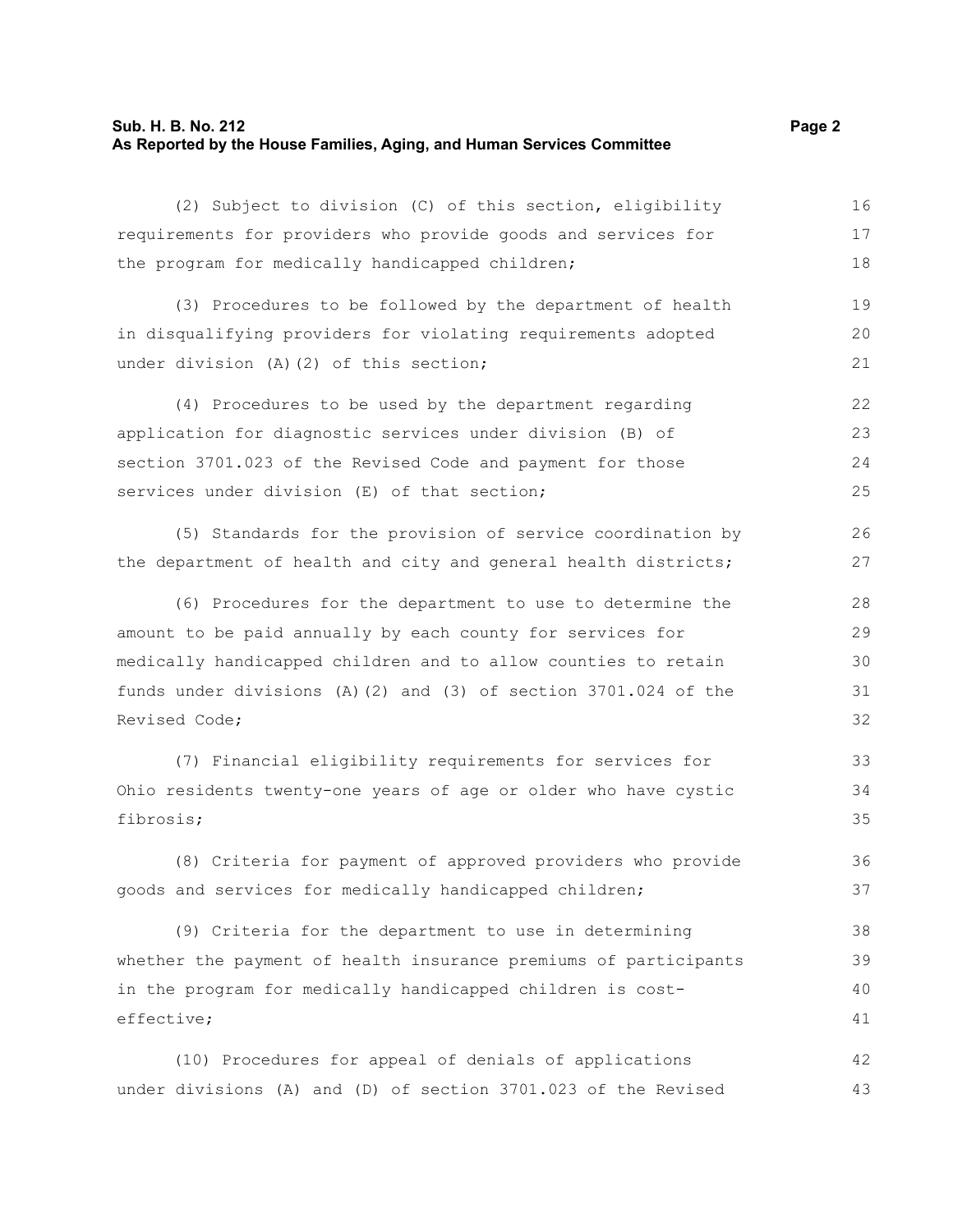Code, disqualification of providers, and amounts paid for

```
services;
      (11) Terms of appointment for members of the medically
handicapped children's medical advisory council created in
section 3701.025 of the Revised Code;
      (12) Eligibility requirements for the hemophilia program,
including income and hardship requirements;
      (13) If a manufacturer discount program is established
under division (J)(1) of section 3701.023 of the Revised Code,
procedures for administering the program, including criteria and
other requirements for participation in the program by
manufacturers of drugs and nutritional formulas.
      (B) The department of health shall develop a manual of
operational procedures and guidelines for the program for
medically handicapped children to implement sections 3701.021 to
3701.0210 of the Revised Code.
      (C) A medicaid provider, as defined in section 5164.01 of
the Revised Code, is eligible to be a provider of the same goods
and services for the program for medically handicapped children
that the provider is approved to provide for the medicaid
program and the director shall approve such a provider for
participation in the program for medically handicapped children.
                                                                            45
                                                                            46
                                                                            47
                                                                            48
                                                                            49
                                                                            50
                                                                            51
                                                                            52
                                                                            53
                                                                            54
                                                                            55
                                                                            56
                                                                            57
                                                                            58
                                                                            59
                                                                            60
                                                                            61
                                                                            62
                                                                            63
                                                                            64
                                                                            65
```
(D) In establishing medical and financial eligibility requirements for the program for medically handicapped children, the director of health shall not, on or after July 1, 2022, specify an age restriction that excludes from eligibility an individual who is less than twenty-one years of age or is any of the following: 66 67 68 69 70 71

(1) Beginning on July 1, 2022, less than twenty-two years 72

44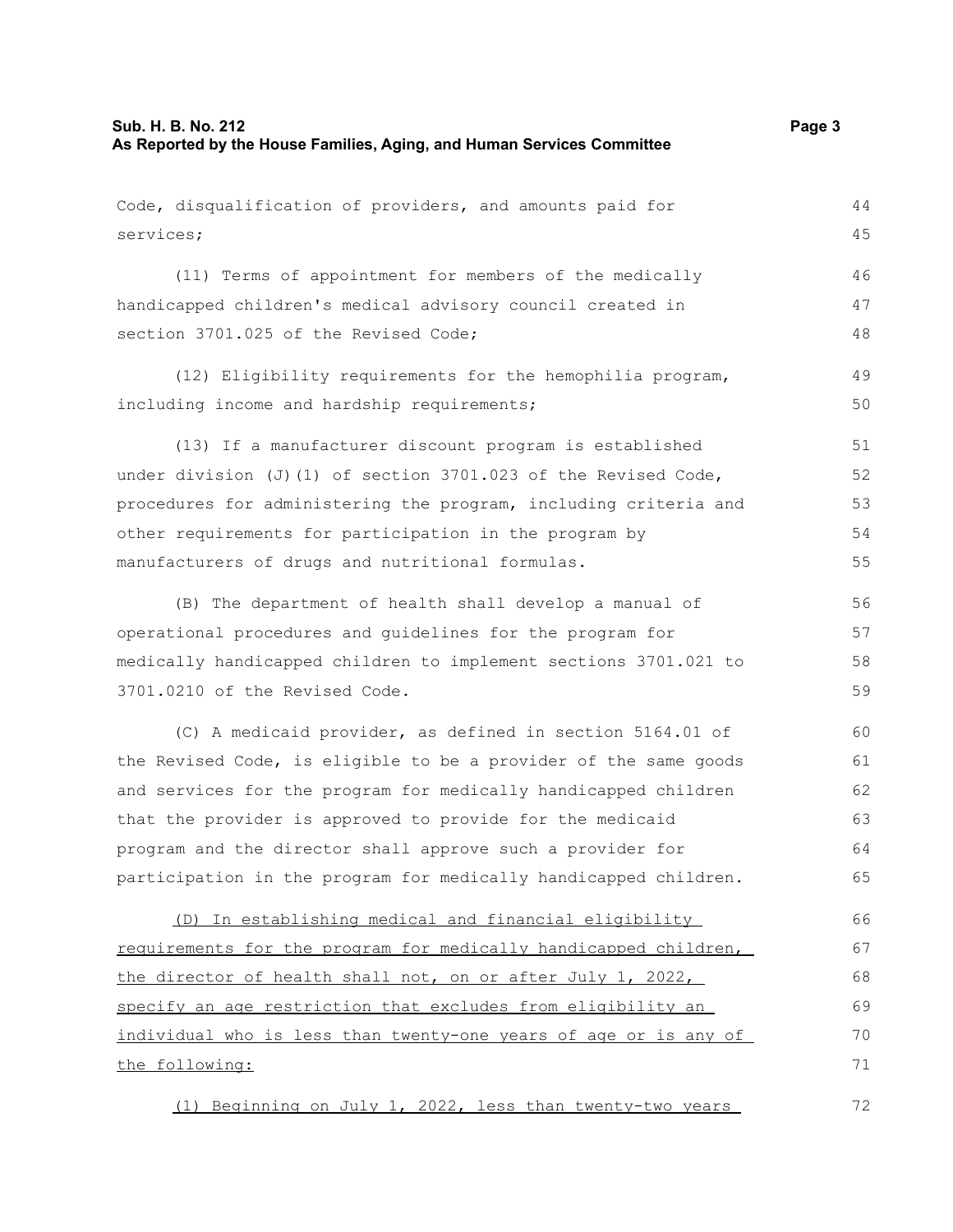| Sub. H. B. No. 212 |     |  |  |  | As Reported by the House Families, Aging, and Human Services Committee | Page 4 |
|--------------------|-----|--|--|--|------------------------------------------------------------------------|--------|
|                    |     |  |  |  |                                                                        |        |
| of age;            |     |  |  |  |                                                                        | 73     |
|                    | (2) |  |  |  | Beginning on July 1, 2023, less than twenty-three                      | 74     |
| years of age;      |     |  |  |  |                                                                        | 75     |
|                    | (3) |  |  |  | Beginning on July 1, 2024, less than twenty-four years                 | 76     |
| of age;            |     |  |  |  |                                                                        | 77     |
|                    | (4) |  |  |  | Beginning on July 1, 2025, less than twenty-five years                 | 78     |
| of age;            |     |  |  |  |                                                                        | 79     |
|                    |     |  |  |  | (5) Beginning on July 1, 2026, less than twenty-six years              | 80     |

of age.

81

82 83

**Sec. 3701.022.** As used in sections 3701.021 to 3701.0210 of the Revised Code:

(A) "Medically handicapped child" means an Ohio resident under twenty-one years of agewho meets the age requirements set forth in division (D) of section 3701.021 of the Revised Code who suffers primarily from an organic disease, defect, or a congenital or acquired physically handicapping and associated condition that may hinder the achievement of normal growth and development.

(B) "Provider" means a health professional, hospital, medical equipment supplier, and any individual, group, or agency that is approved by the department of health pursuant to division (C) of section 3701.023 of the Revised Code and that provides or intends to provide goods or services to a child who is eligible for the program for medically handicapped children. 91 92 93 94 95 96

(C) "Service coordination" means case management services provided to medically handicapped children that promote effective and efficient organization and utilization of public and private resources and ensure that care rendered is family-97 98 99 100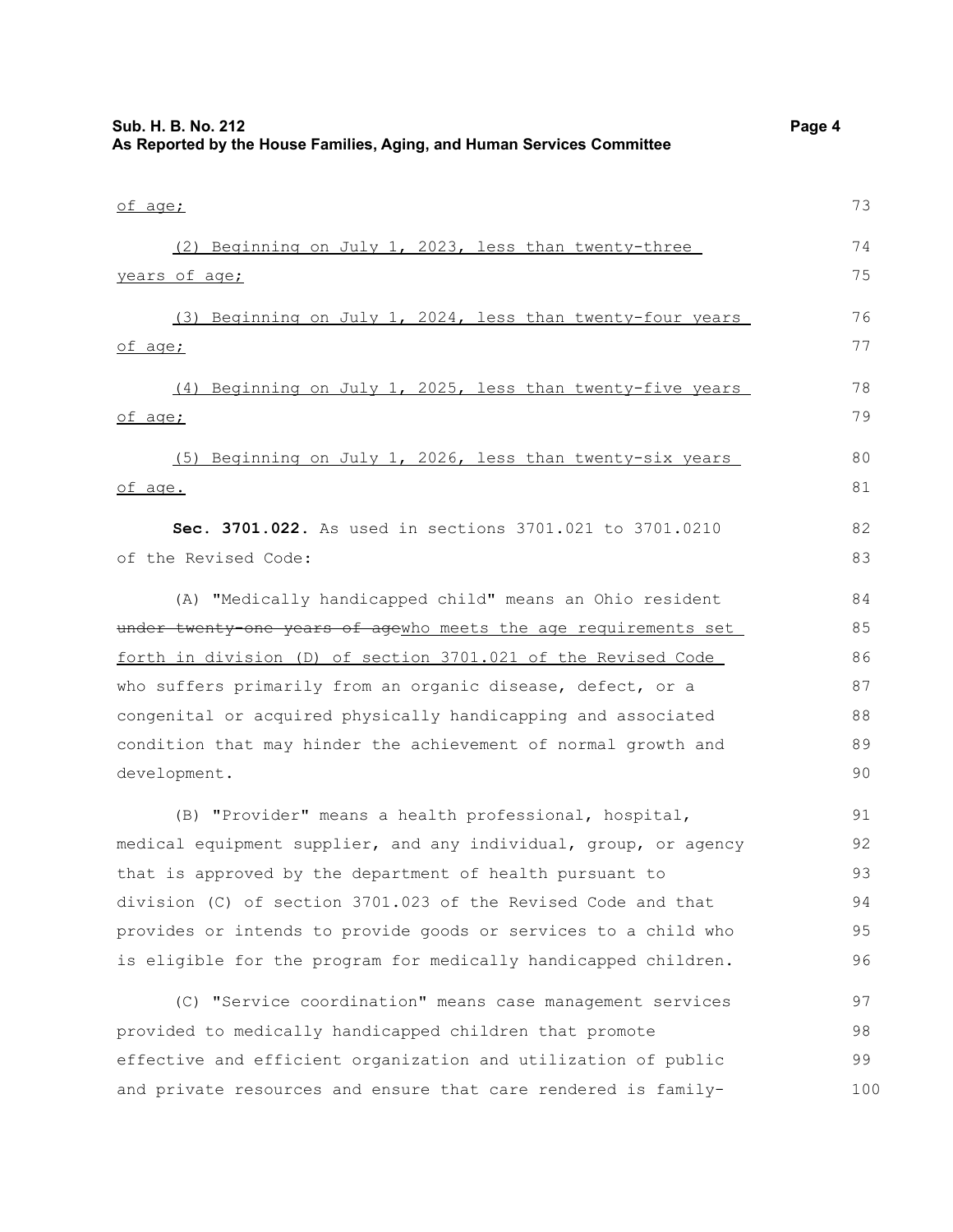| Sub. H. B. No. 212<br>As Reported by the House Families, Aging, and Human Services Committee | Page 5 |
|----------------------------------------------------------------------------------------------|--------|
| centered, community-based, and coordinated.                                                  | 101    |
| (D) (1) "Third party" means any person or government entity                                  | 102    |
| other than the following:                                                                    | 103    |
| (a) A medically handicapped child participating in the                                       | 104    |
| program for medically handicapped children or the child's parent                             | 105    |
| or guardian;                                                                                 | 106    |
| (b) The department or any program administered by the                                        | 107    |
| department, including the "Maternal and Child Health Block                                   | 108    |
| Grant," Title V of the "Social Security Act," 95 Stat. 818                                   | 109    |
| (1981), 42 U.S.C.A. 701, as amended;                                                         | 110    |
| (c) The "caring program for children" operated by the                                        | 111    |
| nonprofit community mutual insurance corporation.                                            | 112    |
| (2) "Third party" includes all of the following:                                             | 113    |
| (a) Any trust established to benefit a medically                                             | 114    |
| handicapped child participating in the program or the child's                                | 115    |
| family or guardians, if the trust was established after the date                             | 116    |
| the medically handicapped child applied to participate in the                                | 117    |
| program;                                                                                     | 118    |
| (b) That portion of a trust designated to pay for the                                        | 119    |
| medical and ancillary care of a medically handicapped child, if                              | 120    |
| the trust was established on or before the date the medically                                | 121    |
| handicapped child applied to participate in the program;                                     | 122    |
| (c) The program awarding reparations to victims of crime                                     | 123    |
| established under sections 2743.51 to 2743.72 of the Revised                                 | 124    |
| Code.                                                                                        | 125    |
| (E) "Third-party benefits" means any and all benefits paid                                   | 126    |
| by a third party to or on behalf of a medically handicapped                                  | 127    |
| child participating in the program or the child's parent or                                  | 128    |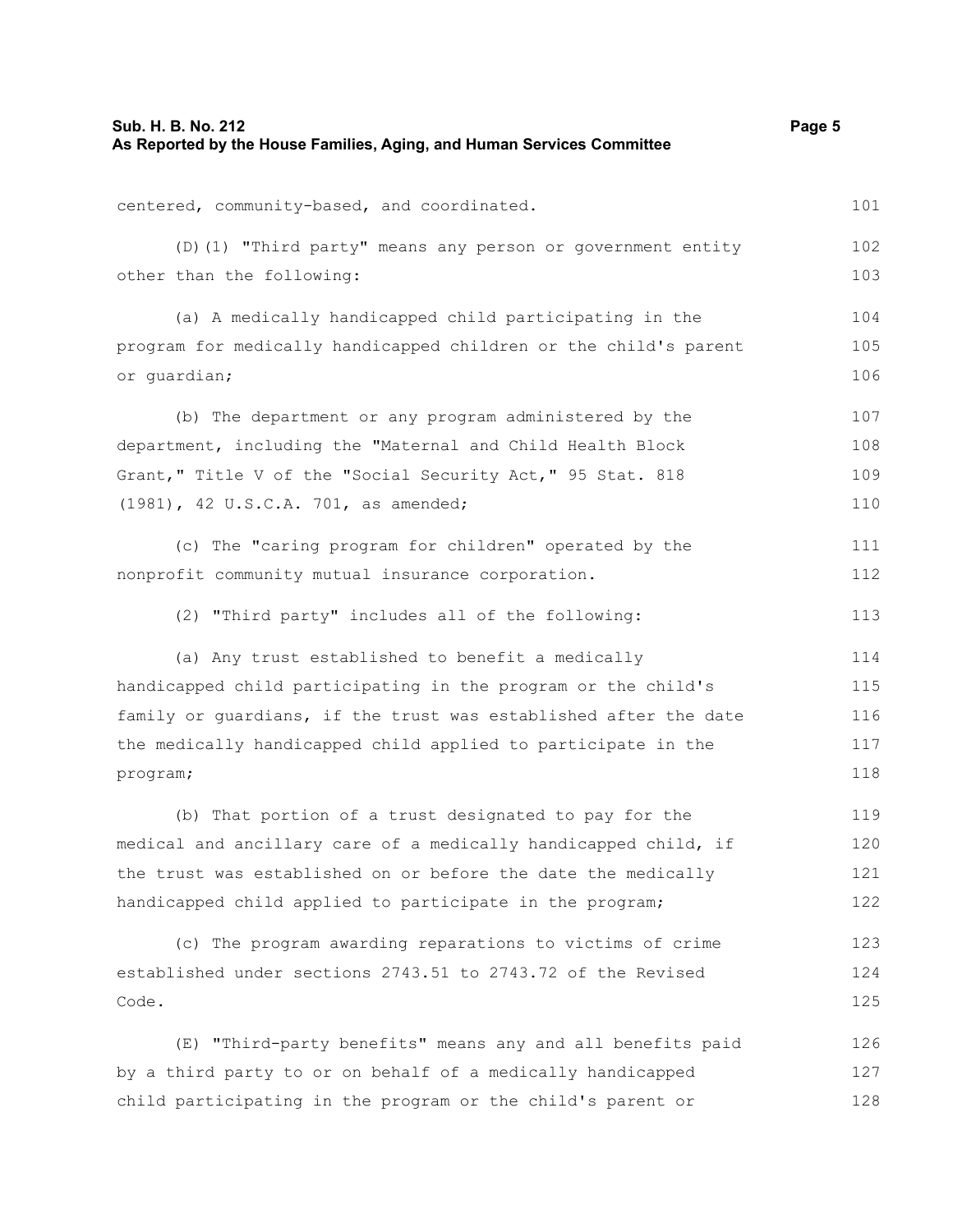guardian for goods or services that are authorized by the department pursuant to division (B) or (D) of section 3701.023 of the Revised Code. (F) "Hemophilia program" means the hemophilia program the department of health is required to establish and administer under section 3701.029 of the Revised Code. **Section 2.** That existing sections 3701.021 and 3701.022 of the Revised Code are hereby repealed. **Section 3.** All items in this act are hereby appropriated as designated out of any moneys in the state treasury to the credit of the designated fund. For all operating appropriations made in this act, those in the first column are for fiscal year 2022 and those in the second column are for fiscal year 2023. The operating appropriations made in this act are in addition to any other operating appropriations made for the FY 2022-FY 2023 biennium. 129 130 131 132 133 134 135 136 137 138 139 140 141 142 143 144

**Section 4.** 

146

145

|               |            | 2                    | 3                              | 4         | 5         |
|---------------|------------|----------------------|--------------------------------|-----------|-----------|
| Α             |            |                      | DOH DEPARTMENT OF HEALTH       |           |           |
| B             |            | General Revenue Fund |                                |           |           |
| $\mathcal{C}$ | <b>GRF</b> | 440505               | Medically Handicapped Children | \$500,000 | \$500,000 |
| $\mathsf{D}$  |            |                      | TOTAL GRF General Revenue Fund | \$500,000 | \$500,000 |
| E             |            |                      | TOTAL ALL BUDGET FUND GROUPS   | \$500,000 | \$500,000 |